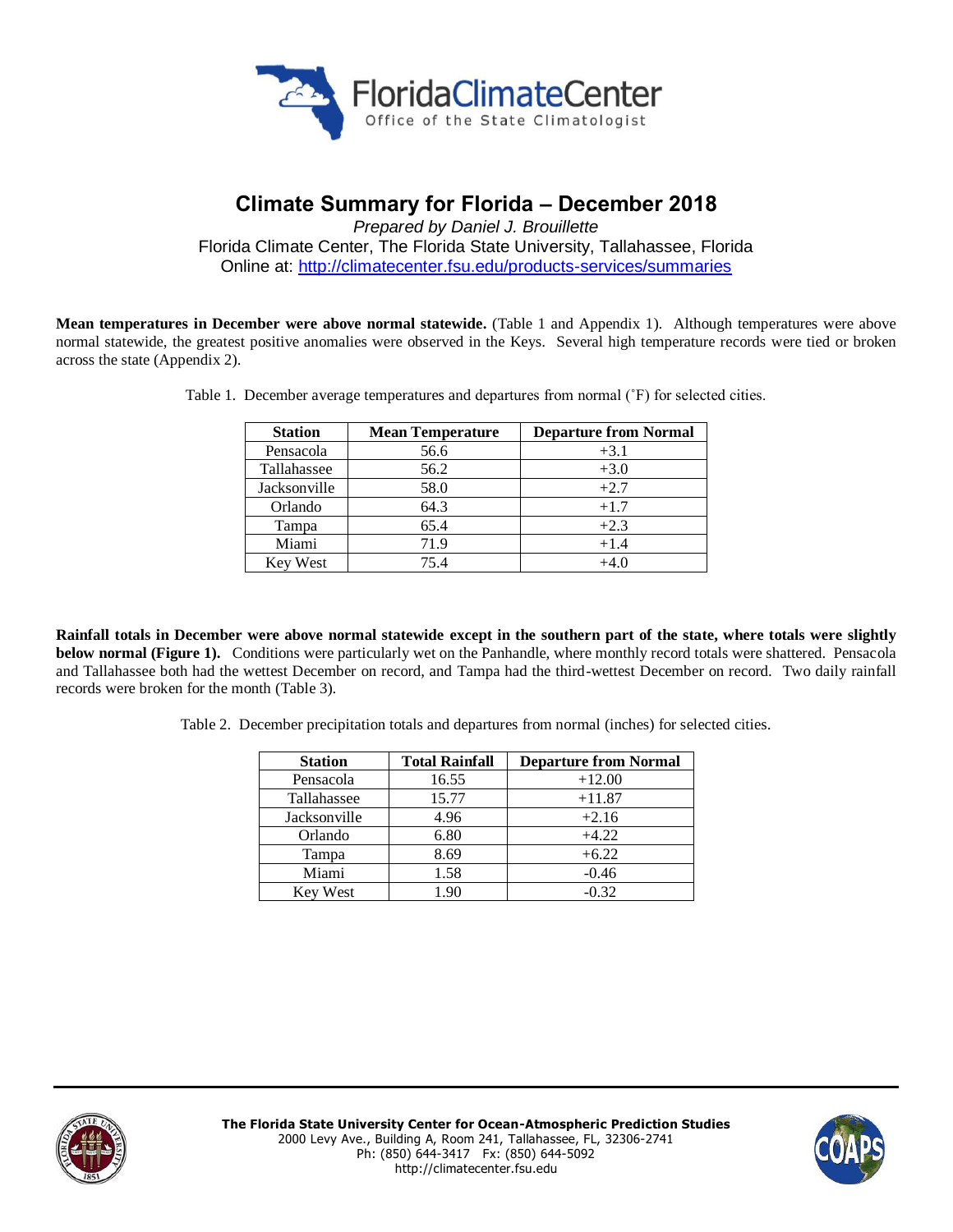Table 3. Select daily rainfall records (inches) broken during December. (Compiled from NOAA, NWS)

| Date | Location | <b>Record</b> | Last         |  |
|------|----------|---------------|--------------|--|
| 20   | Orlando  | 3.65          | 1.50 in 1911 |  |
| 20   | Tampa    | 3.38          | 1.39 in 1915 |  |

Figure 1. A graphical depiction of the monthly rainfall departure from normal (inches) for December is given in the figure below (courtesy of NOAA, NWS).



### **ENSO-neutral conditions are present in the Pacific, with El Niño about to develop.**

Based on current data and forecast models, forecasters with the Climate Prediction Center (CPC) continue with an El Niño Watch. ENSO-neutral conditions currently are present, with sea-surface temperatures (SST) above average across the equatorial Pacific Ocean. The chance of El Niño development during the climatological boreal winter (December-January-February) is 90% and, and the chance of it continuing during the spring (March-April-May) is 60%. The CPC seasonal outlook, covering January to March, favors abovenormal precipitation over all of Florida, especially northern parts, and equal chances of below-, near-, and above-normal temperatures in the northern two-thirds of the state, with above-normal temperatures favored in the southern third.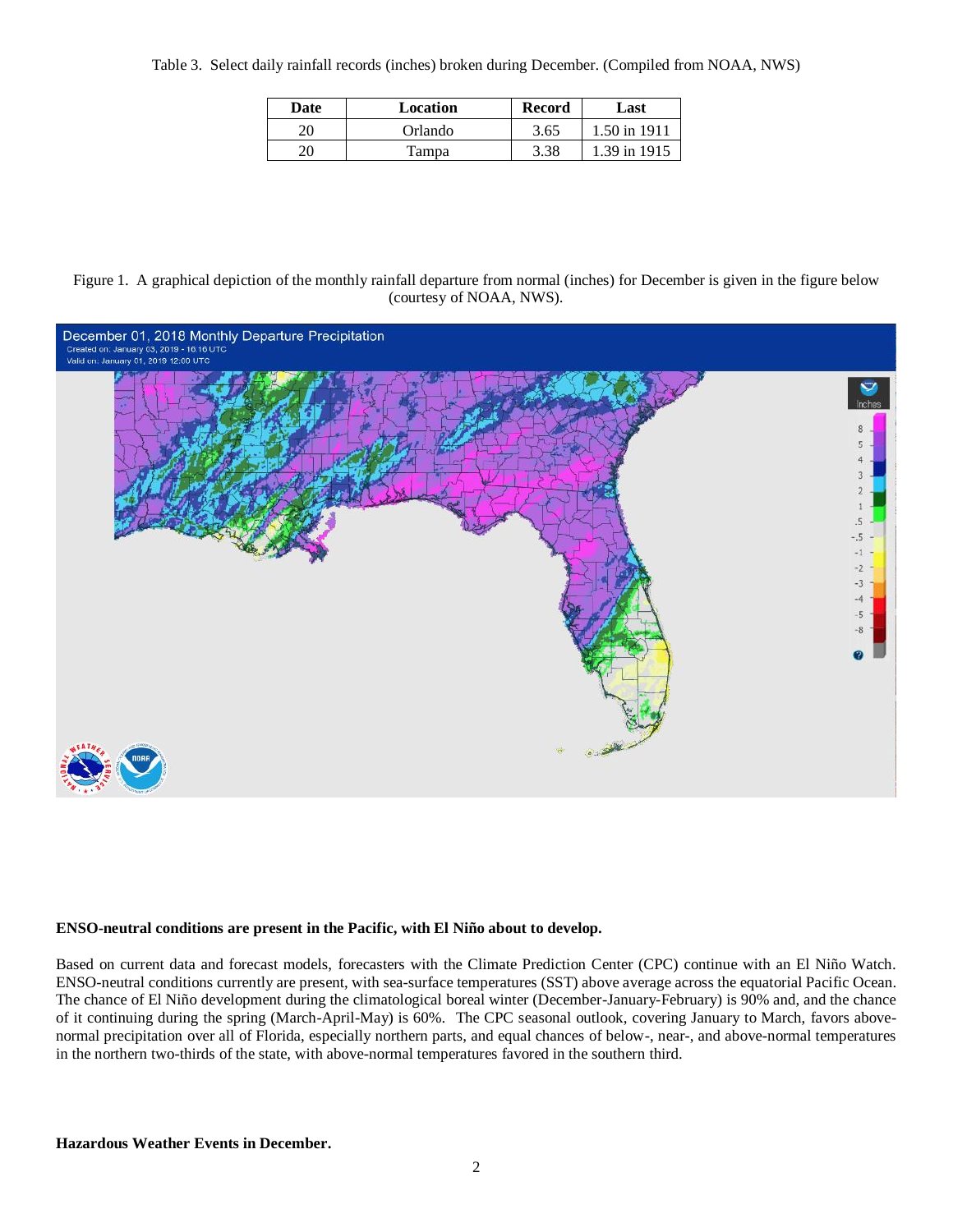According the Local Storm Reports (LSRs) issued by the local National Weather Service (NWS) offices serving Florida, the following instances of hazardous weather were reported across the state in December 2018.

Table 4. Breakdown of storm reports submitted in Florida during the month of December. Note: Beginning with this summary, different categories will be used to better match the categories used by the National Weather Service. (Compiled from Iowa State University/Iowa Environmental Mesonet.)

| <b>Report Type</b>           | <b>Number of Reports</b> |
|------------------------------|--------------------------|
| <b>Coastal Flood</b>         |                          |
| <b>Flash Flood</b>           | q                        |
| Flood                        | 12                       |
| Hail                         | 3                        |
| Heavy Rain                   | 87                       |
| Marine Hail                  |                          |
| Marine Thunderstorm Wind     | 35                       |
| Non-Thunderstorm Wind Damage |                          |
| Non-Thunderstorm Wind Gust   | 62                       |
| Tornado                      |                          |
| Thunderstorm Wind Damage     | 11                       |
| Thunderstorm Wind Gust       | 46                       |
| Waterspout                   |                          |

### **Drought-Related Impacts.**

At the start of January 2019, according to the U.S. Drought Monitor, moderate drought (surrounded by abnormally dry conditions) affected the southeast quarter of the peninsula, owing the deficits that have mounted over the last . Rainfall deficits that had accumulated on the far western panhandle were eliminated by heavy rains from Tropical Storm Dennis at the beginning of the month.

As of 2 January, the Lake Okeechobee water level was at 12.66 ft. above sea level, which is below average for this time of the year.



**U.S. Drought Monitor** 

**January 1, 2019** (Released Thursday, Jan. 3, 2019) Valid 7 a.m. EST

|                                             | <i>Drought Congruents referent Area)</i> |         |         |         |         |                       |
|---------------------------------------------|------------------------------------------|---------|---------|---------|---------|-----------------------|
|                                             | None                                     | $D0-D4$ | $D1-D4$ | $D2-D4$ | $D3-D4$ | $\Gamma$ <sub>4</sub> |
| Current                                     | 68.86                                    | 31.14   | 22.51   | 0.00    | 0.00    | 0.00                  |
| Last Week<br>12-25-2018                     | 71.76                                    | 28.24   | 20.55   | 0.00    | 0.00    | 0.00                  |
| 3 Months Ago<br>10-02-2018                  | 93.45                                    | 6.55    | 0.00    | 0.00    | 0.00    | 0.00                  |
| Start of<br>Calendar Year<br>01-01-2019     | 68.86                                    | 31.14   | 22.51   | 0.00    | 0.00    | 0.00                  |
| Start of<br><b>Water Year</b><br>09-25-2018 | 100.00                                   | 0.00    | 0.00    | 0.00    | 0.00    | 0.00                  |
| One Year Ago<br>01-02-2018                  | 72.59                                    | 27.41   | 22.39   | 0.00    | 0.00    | 0.00                  |

D0 Abnormally Dry

D3 Extreme Drought D1 Moderate Drought D4 Exceptional Drought

The Drought Monitor focuses on broad-scale conditions. Local conditions may vary. See accompanying text summary<br>for forecast statements.

Author: David Miskus NOAA/NWS/NCEP/CPC

D2 Severe Drought

Intensity:



http://droughtmonitor.unl.edu/